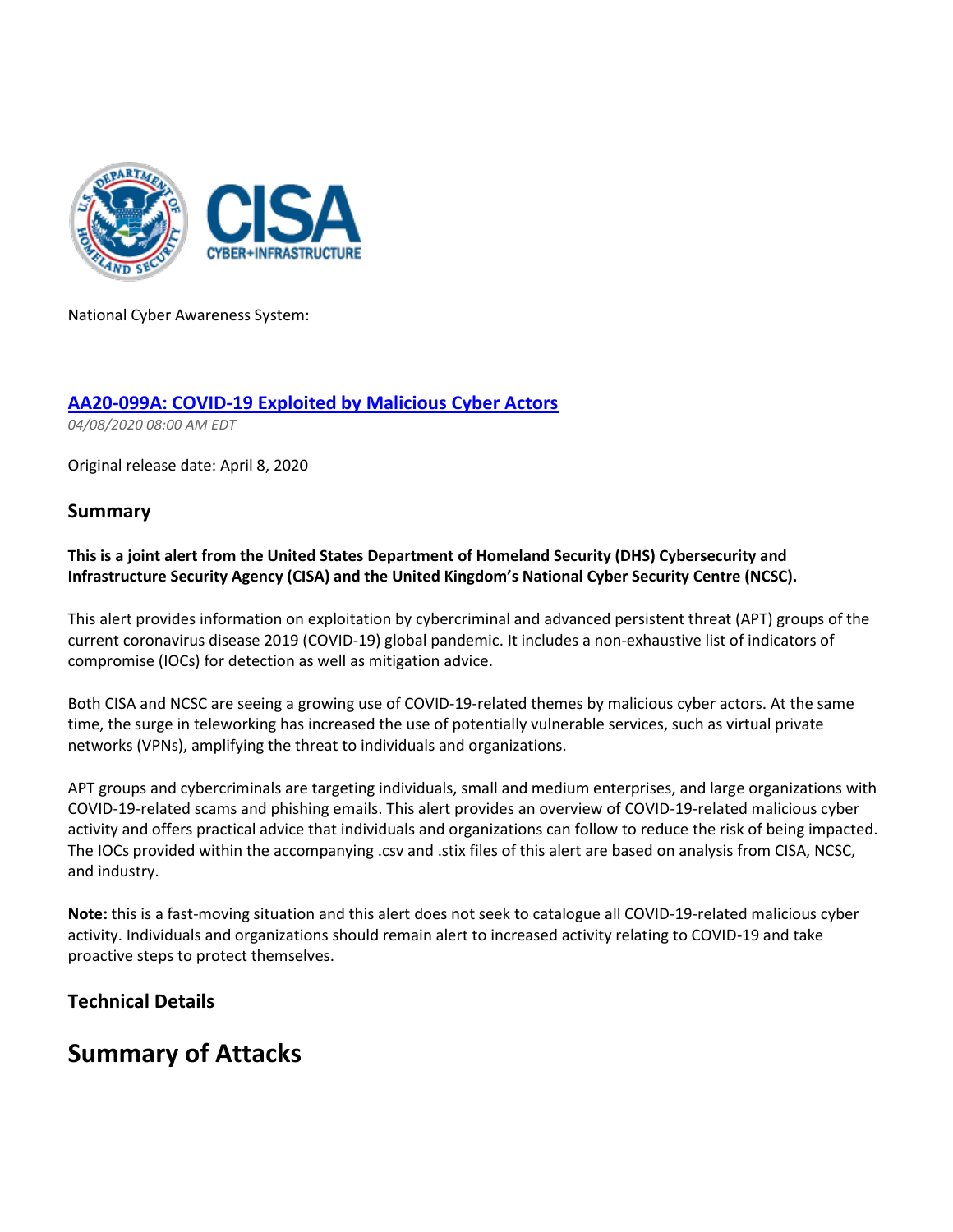APT groups are using the COVID-19 pandemic as part of their cyber operations. These cyber threat actors will often masquerade as trusted entities. Their activity includes using coronavirus-themed phishing messages or malicious applications, often masquerading as trusted entities that may have been previously compromised. Their goals and targets are consistent with long-standing priorities such as espionage and "hack-and-leak" operations.

Cybercriminals are using the pandemic for commercial gain, deploying a variety of ransomware and other malware.

Both APT groups and cybercriminals are likely to continue to exploit the COVID-19 pandemic over the coming weeks and months. Threats observed include:

- Phishing, using the subject of coronavirus or COVID-19 as a lure,
- Malware distribution, using coronavirus- or COVID-19- themed lures,
- Registration of new domain names containing wording related to coronavirus or COVID-19, and
- Attacks against newly—and often rapidly—deployed remote access and teleworking infrastructure.

Malicious cyber actors rely on basic social engineering methods to entice a user to carry out a specific action. These actors are taking advantage of human traits such as curiosity and concern around the coronavirus pandemic in order to persuade potential victims to:

- Click on a link or download an app that may lead to a phishing website, or the downloading of malware, including ransomware.
	- $\circ$  For example, a malicious Android app purports to provide a real-time coronavirus outbreak tracker but instead attempts to trick the user into providing administrative access to install "CovidLock" ransomware on their devic[e.\[1\]](https://protect-eu.mimecast.com/s/aqSVCRllycv88xQfNipUH?domain=techrepublic.com/)
- Open a file (such as an email attachment) that contains malware.
	- o For example, email subject lines contain COVID-19-related phrases such as "Coronavirus Update" or "2019-nCov: Coronavirus outbreak in your city (Emergency)"

To create the impression of authenticity, malicious cyber actors may spoof sender information in an email to make it appear to come from a trustworthy source, such as the World Health Organization (WHO) or an individual with "Dr." in their title. In several examples, actors send phishing emails that contain links to a fake email login page. Other emails purport to be from an organization's human resources (HR) department and advise the employee to open the attachment.

Malicious file attachments containing malware payloads may be named with coronavirus- or COVID-19-related themes, such as "President discusses budget savings due to coronavirus with Cabinet.rtf."

**Note:** a non-exhaustive list of IOCs related to this activity is provided within the accompanying .csv and .stix files of this alert.

# **Phishing**

CISA and NCSC have both observed a large volume of phishing campaigns that use the social engineering techniques described above.

Examples of phishing email subject lines include: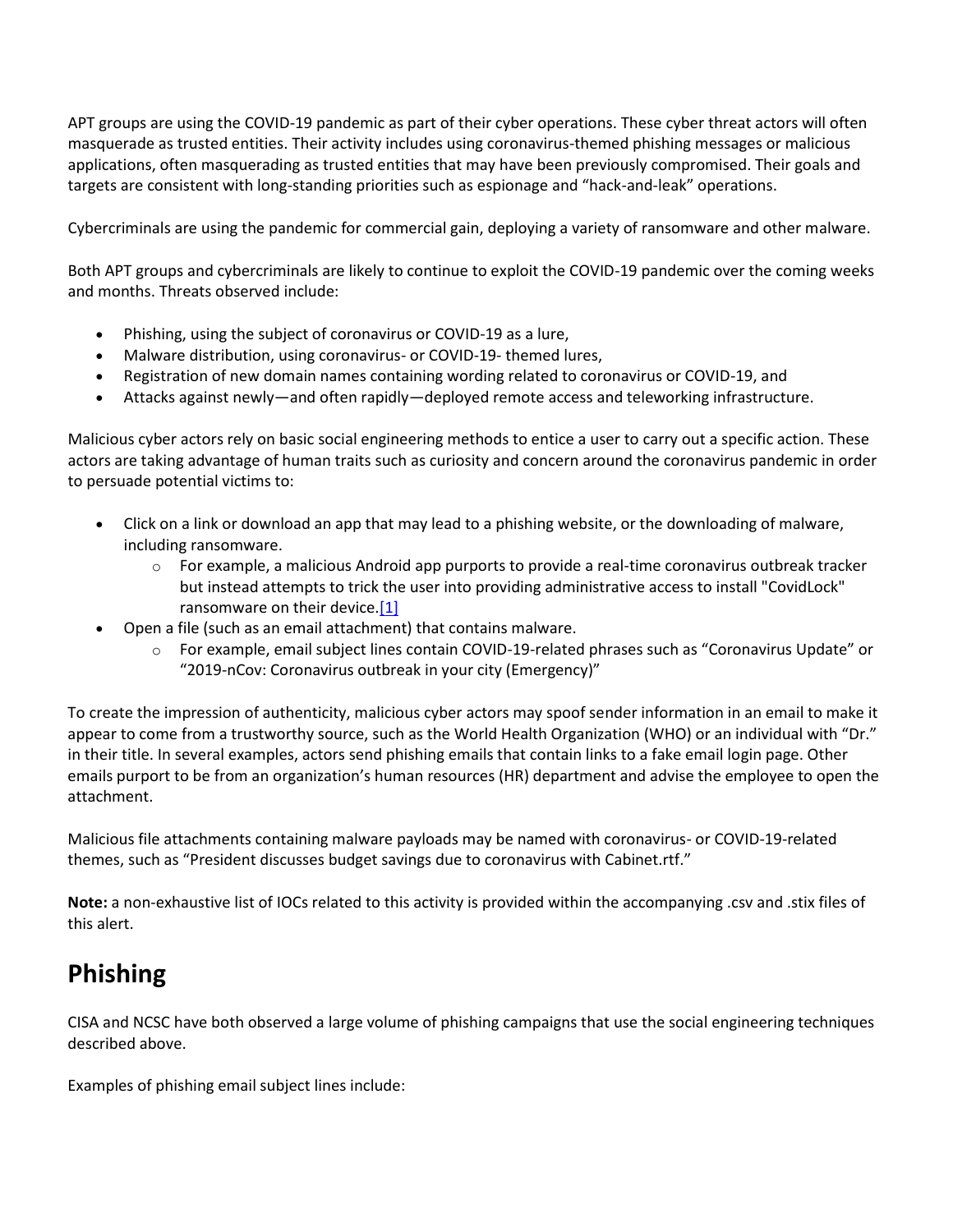- 2020 Coronavirus Updates,
- Coronavirus Updates,
- 2019-nCov: New confirmed cases in your City, and
- 2019-nCov: Coronavirus outbreak in your city (Emergency).

These emails contain a call to action, encouraging the victim to visit a website that malicious cyber actors use for stealing valuable data, such as usernames and passwords, credit card information, and other personal information.

# **SMS Phishing**

Most phishing attempts come by email but NCSC has observed some attempts to carry out phishing by other means, including text messages (SMS).

Historically, SMS phishing has often used financial incentives—including government payments and rebates (such as a tax rebate)—as part of the lure. Coronavirus-related phishing continues this financial theme, particularly in light of the economic impact of the epidemic and governments' employment and financial support packages. For example, a series of SMS messages uses a UK government-themed lure to harvest email, address, name, and banking information. These SMS messages—purporting to be from "COVID" and "UKGOV" (see figure 1)—include a link directly to the phishing site (see figure 2).

| 14:43 | $\Omega$                                                                                                                                                                        | $\widehat{\mathbb{R}}$ at 73% |  |
|-------|---------------------------------------------------------------------------------------------------------------------------------------------------------------------------------|-------------------------------|--|
| ✓     | COVID                                                                                                                                                                           | Delete                        |  |
|       | Sunday, 22 March 2020                                                                                                                                                           |                               |  |
| 2     | URGENT: UKGOV has issued<br>a payment of 458 GBP to all<br>residents as part of its promise to<br>battle COVID 19. TAP here https:<br>//uk-covid-19.webredirect.org/to<br>apply | 16:27                         |  |

**Figure 1: UK government-themed SMS phishing**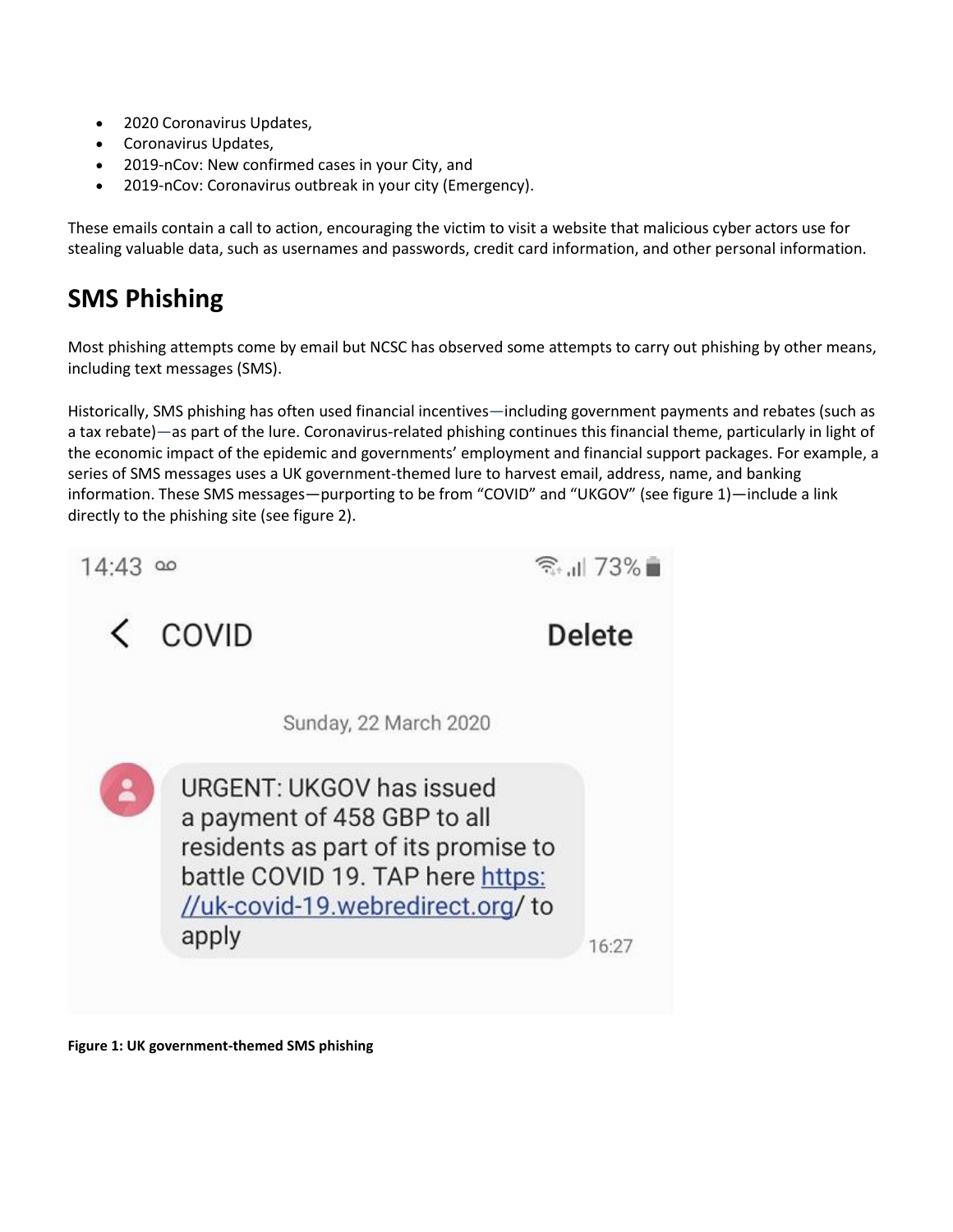| 曲 GOV.UK                                                                                            |                             | Search                                                                                                          | $\alpha$ |  |
|-----------------------------------------------------------------------------------------------------|-----------------------------|-----------------------------------------------------------------------------------------------------------------|----------|--|
| Tell us what you think of GOV.UK<br>Take a short survey to give us your feedback                    |                             |                                                                                                                 | Qoz      |  |
| Home > Housing and local services > Council Tax                                                     |                             |                                                                                                                 |          |  |
| <b>Enter Your Post Code To</b><br><b>Apply for COVID-19 Relieve</b><br>NHS COVID-19 Relieve system. |                             | <b>Related content</b><br>Council Tax<br>Check your Council Tax band<br>Explore the topic<br><b>Council Tax</b> |          |  |
| Enter a postcode<br>For example SW1A 2AA<br>Find                                                    |                             |                                                                                                                 |          |  |
| What you need to know                                                                               |                             |                                                                                                                 |          |  |
| · Relieve coverage so far<br>Last updated: 20 March 2020                                            |                             |                                                                                                                 |          |  |
| Is this page useful? Yes No                                                                         |                             | Is there anything wrong with this page?                                                                         |          |  |
| <b>Services and information</b>                                                                     |                             | <b>Departments and policy</b>                                                                                   |          |  |
| <b>Benefits</b>                                                                                     | Education and learning      | How government works                                                                                            |          |  |
| Births, deaths, marriages and care                                                                  | Employing people            | Departments                                                                                                     |          |  |
| Business and self-employed                                                                          | Environment and countryside | Worldwide                                                                                                       |          |  |
| Childcare and parenting                                                                             | Housing and local services  | Publications                                                                                                    |          |  |

**Figure 2: UK government-themed phishing page** 

As this example demonstrates, malicious messages can arrive by methods other than email. In addition to SMS, possible channels include WhatsApp and other messaging services. Malicious cyber actors are likely to continue using financial themes in their phishing campaigns. Specifically, it is likely that they will use new government aid packages responding to COVID-19 as themes in phishing campaigns.

# **Phishing for credential theft**

A number of actors have used COVID-19-related phishing to steal user credentials. These emails include previously mentioned COVID-19 social engineering techniques, sometimes complemented with urgent language to enhance the lure.

If the user clicks on the hyperlink, a spoofed login webpage appears that includes a password entry form. These spoofed login pages may relate to a wide array of online services including—but not limited to—email services provided by Google or Microsoft, or services accessed via government websites.

To further entice the recipient, the websites will often contain COVID-19-related wording within the URL (e.g., "corona-virus-business-update," "covid19-advisory," or "cov19esupport"). These spoofed pages are designed to look legitimate or accurately impersonate well-known websites. Often the only way to notice malicious intent is through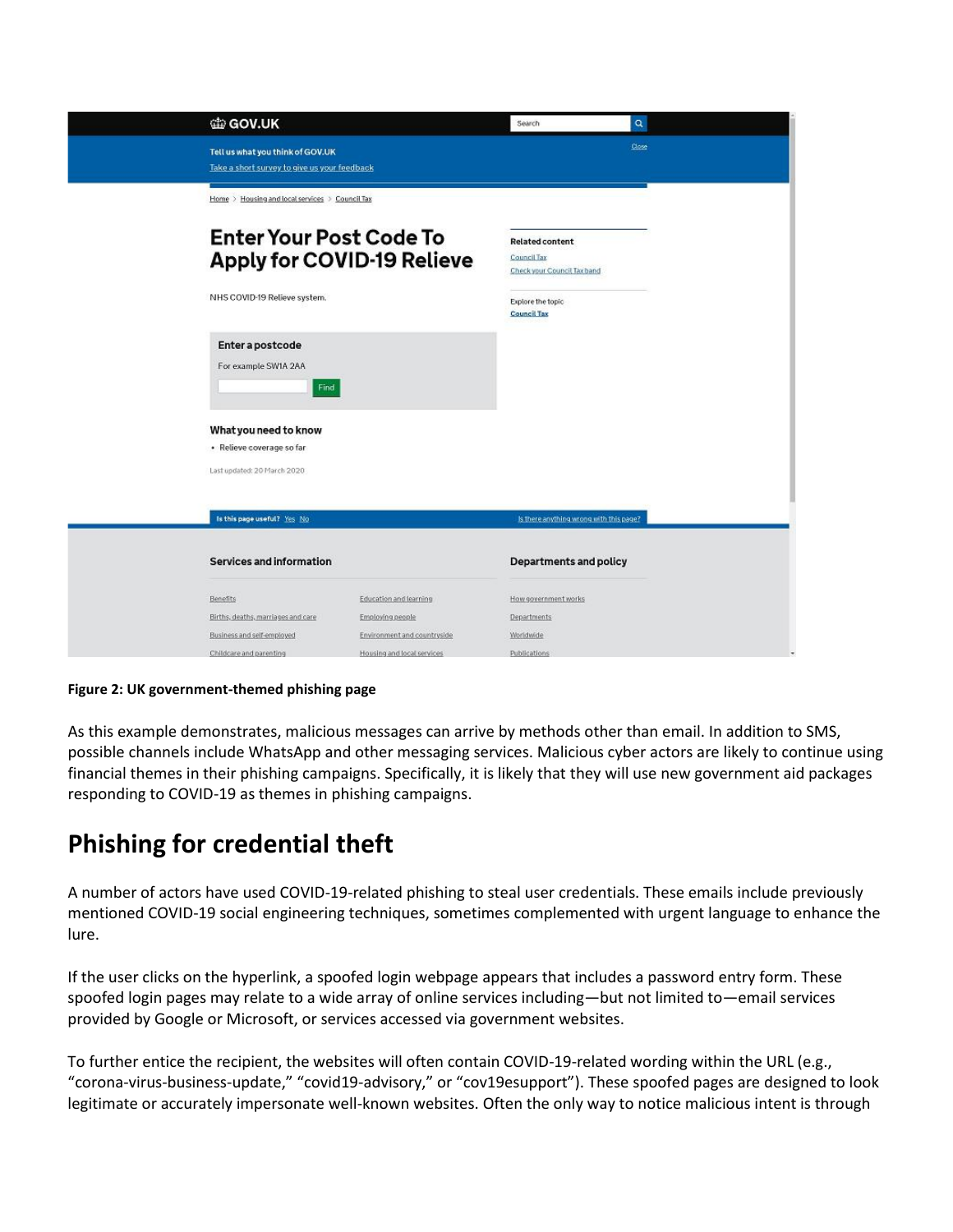examining the website URL. In some circumstances, malicious cyber actors specifically customize these spoofed login webpages for the intended victim.

If the victim enters their password on the spoofed page, the attackers will be able to access the victim's online accounts, such as their email inbox. This access can then be used to acquire personal or sensitive information, or to further disseminate phishing emails, using the victim's address book.

# **Phishing for malware deployment**

A number of threat actors have used COVID-19-related lures to deploy malware. In most cases, actors craft an email that persuades the victim to open an attachment or download a malicious file from a linked website. When the victim opens the attachment, the malware is executed, compromising the victim's device.

For example, NCSC has observed various email messages that deploy the "Agent Tesla" keylogger malware. The email appears to be sent from Dr. Tedros Adhanom Ghebreyesus, Director-General of WHO. This email campaign began on Thursday, March 19, 2020. Another similar campaign offers thermometers and face masks to fight the epidemic. The email purports to attach images of these medical products but instead contains a loader for Agent Tesla.

In other campaigns, emails include a Microsoft Excel attachment (e.g., "8651 8-14-18.xls") or contain URLs linking to a landing page that contains a button that—if clicked—redirects to download an Excel spreadsheet, such as "EMR Letter.xls". In both cases, the Excel file contains macros that, if enabled, execute an embedded dynamic-link library (DLL) to install the "Get2 loader" malware. Get2 loader has been observed loading the "GraceWire" Trojan.

The "TrickBot" malware has been used in a variety of COVID-19-related campaigns. In one example, emails target Italian users with a document purporting to be information related to COVID-19 (see figure 3). The document contains a malicious macro that downloads a batch file (BAT), which launches JavaScript, which—in turn—pulls down the TrickBot binary, executing it on the system.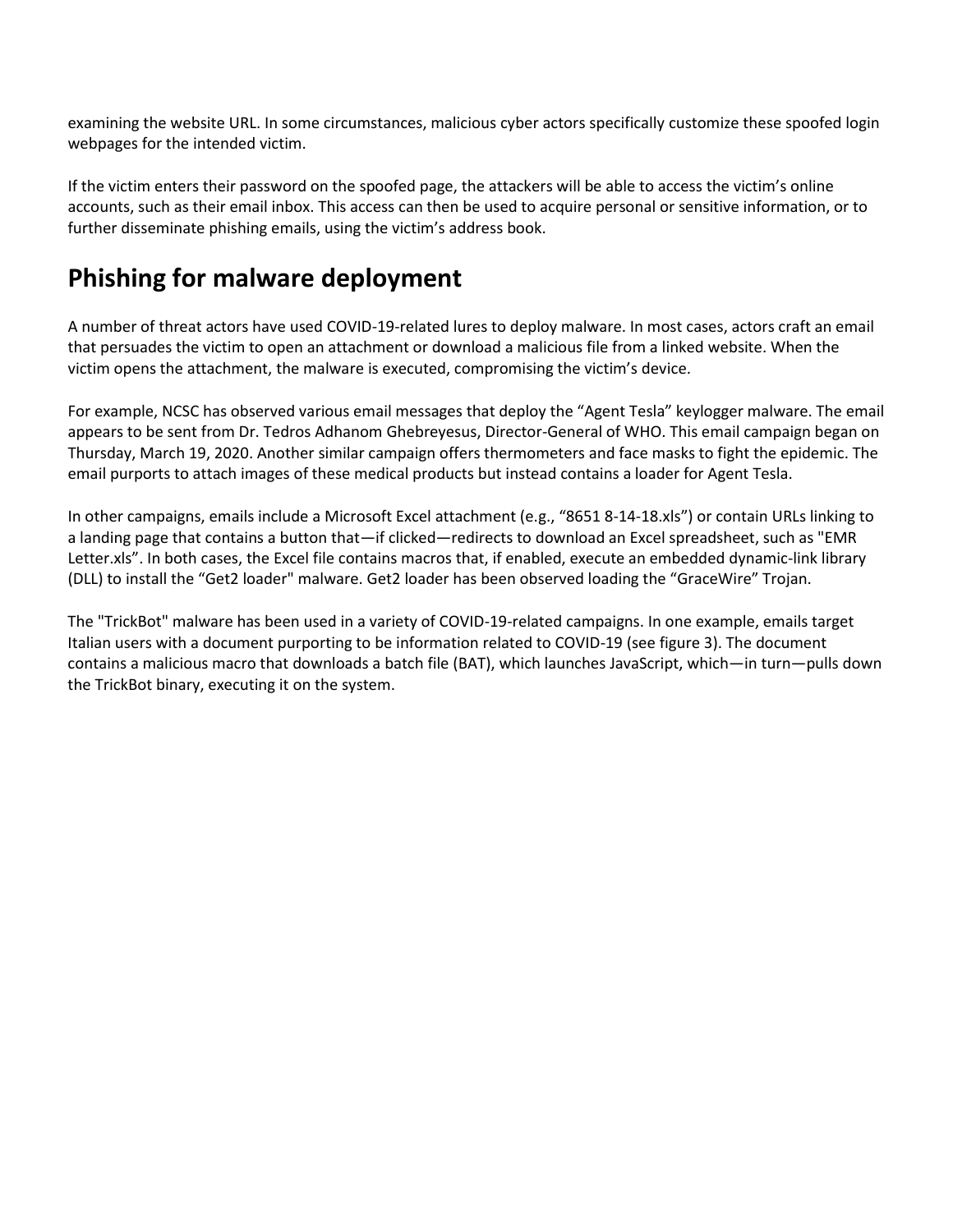

#### **Figure 3: Email containing malicious macro targeting Italian user[s\[2\]](https://protect-eu.mimecast.com/s/tNyHCVvvDcx11YXHyW852?domain=bleepingcomputer.com/)**

In many cases, Trojans—such as Trickbot or GraceWire—will download further malicious files, such as Remote Access Trojans (RATs), desktop-sharing clients, and ransomware. In order to maximize the likelihood of payment, cybercriminals will often deploy ransomware at a time when organizations are under increased pressure. Hospitals and health organizations in the United States, [3] Spain, [4] and across Europ[e\[5\]](https://protect-eu.mimecast.com/s/j_8KCY77JTLPPwgFZuTRR?domain=bleepingcomputer.com/) have all been recently affected by ransomware incidents.

As always, individuals and organizations should be on the lookout for new and evolving lures. Both CIS[A\[6\]](https://protect-eu.mimecast.com/s/ECkFCZ88Kc5yy0xtXw9If?domain=us-cert.gov)[,\[7\]](https://protect-eu.mimecast.com/s/GrqBC166ohMKKlOiO8cRc?domain=us-cert.gov) and NCSC<sup>[8]</sup> provide guidance on mitigating malware and ransomware attacks.

## **Exploitation of new teleworking infrastructure**

Many organizations have rapidly deployed new networks, including VPNs and related IT infrastructure, to shift their entire workforce to teleworking.

Malicious cyber actors are taking advantage of this mass move to telework by exploiting a variety of publicly known vulnerabilities in VPNs and other remote working tools and software. In several examples, CISA and NCSC have observed actors scanning for publicly known vulnerabilities in Citrix. Citrix vulnerability, CVE-2019-19781, and its exploitation have been widely reported since early January 2020. Both CIS[A\[9\]](https://protect-eu.mimecast.com/s/iqwEC366qhpVVOxtpPBMl?domain=us-cert.gov) and NCS[C\[10\] p](https://protect-eu.mimecast.com/s/sZylC466rhBGGq6U5huGX?domain=ncsc.gov.uk)rovide guidance on CVE-2019-19781 and continue to investigate multiple instances of this vulnerability's exploitation.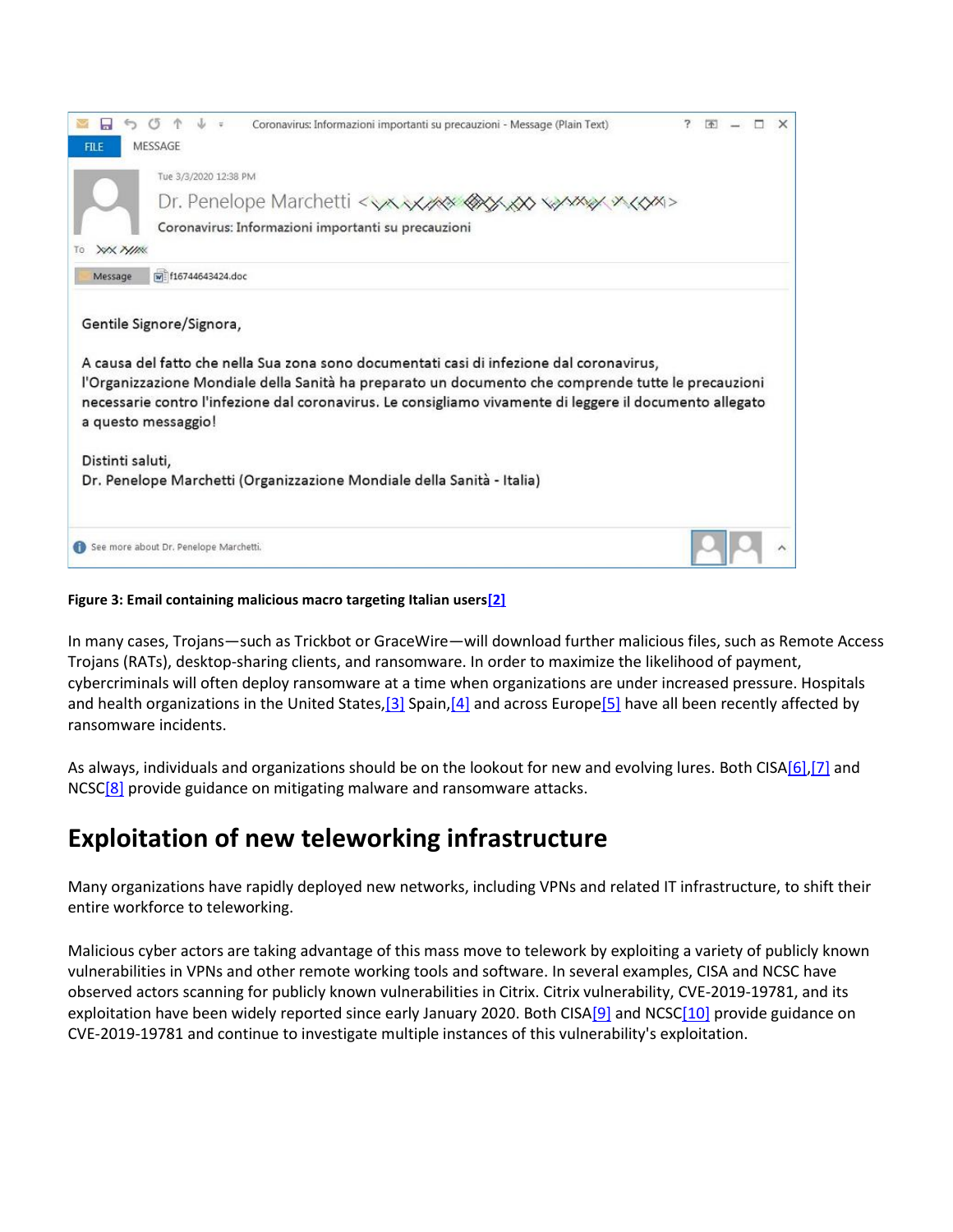Similarly, known vulnerabilities affecting VPN products from Pulse Secure, Fortinet, and Palo Alto continue to be exploited. CISA provides guidance on the Pulse Secure vulnerabilit[y\[11\]](https://protect-eu.mimecast.com/s/qK_MC577vTZOO2RfVCHCu?domain=us-cert.gov) and NCSC provides guidance on the vulnerabilities in Pulse Secure, Fortinet, and Palo Alto[.\[12\]](https://protect-eu.mimecast.com/s/qCpPC6WWwFrxxqMfQqKAU?domain=ncsc.gov.uk)

Malicious cyber actors are also seeking to exploit the increased use of popular communications platforms—such as Zoom or Microsoft Teams—by sending phishing emails that include malicious files with names such as "zoom-uszoom\_###########.exe" and "microsoft-teams\_V#mu#D\_##########.exe" (# representing various digits that have been reported online[\).\[13\]](https://protect-eu.mimecast.com/s/P2IJC799xFA99wyH1tkh_?domain=blog.checkpoint.com/) CISA and NCSC have also observed phishing websites for popular communications platforms. In addition, attackers have been able to hijack teleconferences and online classrooms that have been set up without security controls (e.g., passwords) or with unpatched versions of the communications platform software.<sup>[14]</sup>

The surge in teleworking has also led to an increase in the use of Microsoft's Remote Desktop Protocol (RDP). Attacks on unsecured RDP endpoints (i.e., exposed to the internet) are widely reported online[,\[15\]](https://protect-eu.mimecast.com/s/rS84C999zFkPPDxtVaHjh?domain=microsoft.com/) and recent analysi[s\[16\]](https://protect-eu.mimecast.com/s/cr9DC088ncGllp4t8dwko?domain=blog.reposify.com) has identified a 127% increase in exposed RDP endpoints. The increase in RDP use could potentially make IT systems—without the right security measures in place—more vulnerable to attack[.\[17\]](https://protect-eu.mimecast.com/s/q3b4CgppqcAnnDNH55r0t?domain=us-cert.gov)

# **Indicators of compromise**

CISA and NCSC are working with law enforcement and industry partners to disrupt or prevent these malicious cyber activities and have published a non-exhaustive list of COVID-19-related IOCs via the following links:

- [AA20-099A\\_WHITE.csv](https://protect-eu.mimecast.com/s/5-3wCjYYwtnkkVAtq-H_H?domain=us-cert.gov)
- [A20-099A\\_WHITE.stix](https://protect-eu.mimecast.com/s/iVv9Ck22xTOZZP4tj72D_?domain=us-cert.gov)

In addition, there are a number of useful publicly available resources that provide details of COVID-19-related malicious cyber activity:

- Recorded Futures' report, *[Capitalizing on Coronavirus Panic, Threat Actors Target Victims Worldwide](https://protect-eu.mimecast.com/s/4aT3ClRRys2DDjkfExbvS?domain=go.recordedfuture.com)*
- DomainTools' *[Free COVID-19 Threat List Domain Risk Assessments for Coronavirus Threats](https://protect-eu.mimecast.com/s/XbmvCmqqzSjGG96HW7lHP?domain=domaintools.com)*
- GitHub list of <u>IOCs used COVID-19-related cyberattack campaigns</u> gathered by GitHub user Parth D. Maniar
- GitHub list o[f Malware, spam, and phishing IOCs that involve the use of COVID-19 or coronavirus](https://protect-eu.mimecast.com/s/pGJyCoZZBTrJJQ8fvWbkp?domain=github.com) gathered by SophosLabs
- Reddit master thread to collect intelligence relevant to COVID-19 malicious cyber threat actor campaigns
- Tweet regarding the MISP project's dedicated [#COVID2019 MISP instance](https://protect-eu.mimecast.com/s/JnAoCqQQEh8GGVRSPZPFr?domain=twitter.com) to share COVID-related cyber threat information

## **Mitigations**

Malicious cyber actors are continually adjusting their tactics to take advantage of new situations, and the COVID-19 pandemic is no exception. Malicious cyber actors are using the high appetite for COVID-19-related information as an opportunity to deliver malware and ransomware, and to steal user credentials. Individuals and organizations should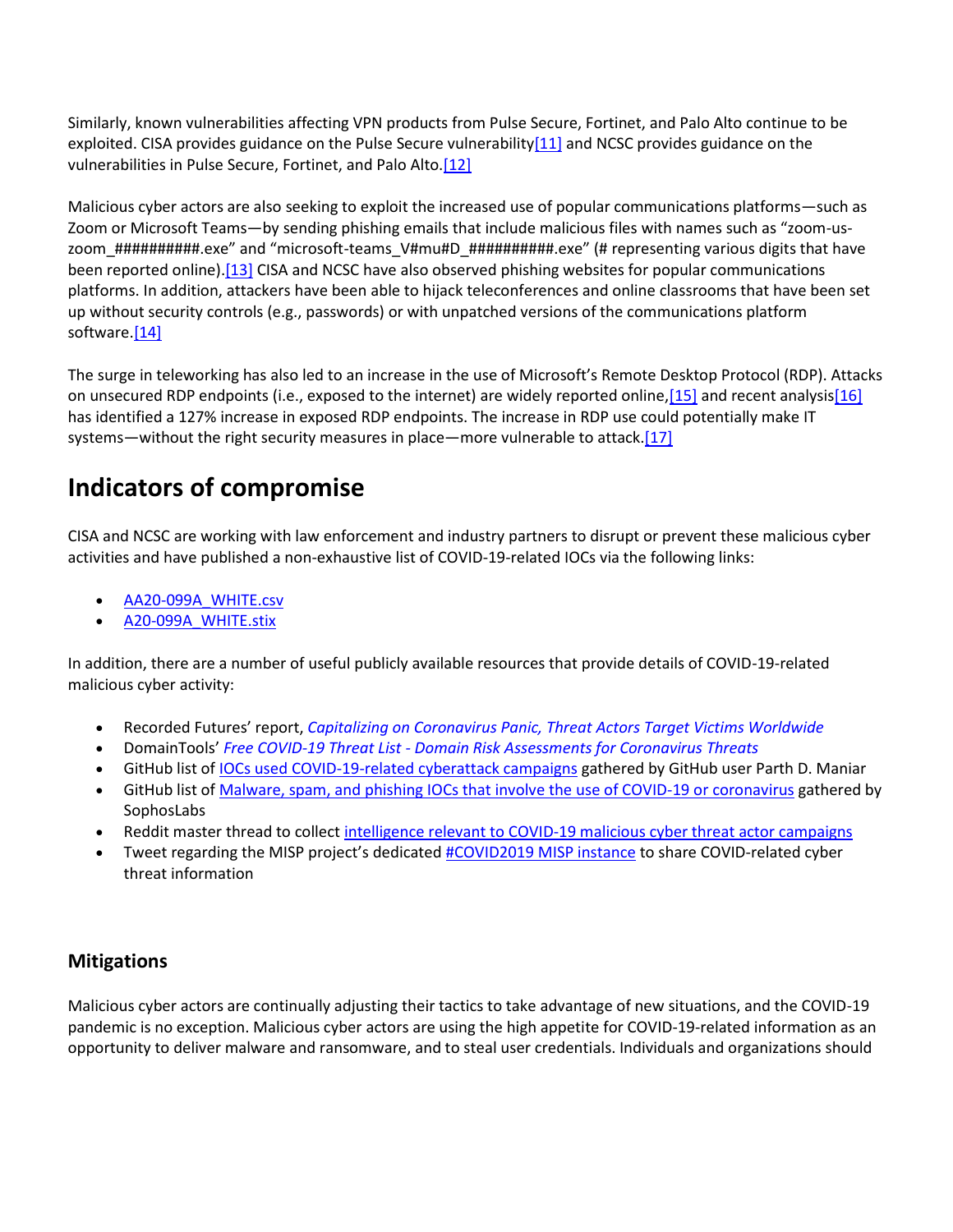remain vigilant. For information regarding the COVID-19 pandemic, use trusted resources, such as the Centers for Disease Control and Prevention (CDC)'s [COVID-19 Situation Summary.](https://protect-eu.mimecast.com/s/sEv9Cr22GT8XXW6SvWf2N?domain=cdc.gov)

Following the CISA and NCSC advice set out below will help mitigate the risk to individuals and organizations from malicious cyber activity related to both COVID-19 and other themes:

- [CISA guidance for defending against COVID-19 cyber scams](https://protect-eu.mimecast.com/s/QvilCvQQMh7ooR4fKbOVi?domain=us-cert.gov)
- [CISA Insights: Risk Management for Novel Coronavirus \(COVID-19\),](https://protect-eu.mimecast.com/s/bVNMCw00NIGXX2Pt7jGpD?domain=cisa.gov) which provides guidance for executives regarding physical, supply chain, and cybersecurity issues related to COVID-19
- [CISA Alert: Enterprise VPN Security](https://protect-eu.mimecast.com/s/g1ZzCx660h1KKzBtpDGRY?domain=us-cert.gov)
- [CISA webpage providing a repository of](https://protect-eu.mimecast.com/s/GYq5Cyww4CrEEpJf3XALI?domain=cisa.gov) the agency's COVID-19 guidance
- [NCSC guidance to help spot, understand, and deal with suspicious messages and emails](https://protect-eu.mimecast.com/s/h_wGCz668hMvv7niPpSSy?domain=ncsc.gov.uk)
- [NCSC phishing guidance for organizations and cyber security professionals](https://protect-eu.mimecast.com/s/pra7CA66LhNMM8VH7zm-s?domain=ncsc.gov.uk)
- [NCSC guidance on mitigating malware and ransomware attacks](https://protect-eu.mimecast.com/s/J3Z2C288pcpAAg6tLXdQ6?domain=ncsc.gov.uk)
- [NCSC guidance on home working](https://protect-eu.mimecast.com/s/aHaoCBrrMF733yAfqGfCx?domain=ncsc.gov.uk)
- [NCSC guidance on end user device security](https://protect-eu.mimecast.com/s/CjhECDqqOS5QQyMtGVrqp?domain=ncsc.gov.uk)

# **Phishing guidance for individuals**

The NCSC's [suspicious email guidance](https://protect-eu.mimecast.com/s/h_wGCz668hMvv7niPpSSy?domain=ncsc.gov.uk) explains what to do if you've already clicked on a potentially malicious email, attachment, or link. It provides advice on who to contact if your account or device has been compromised and some of the mitigation steps you can take, such as changing your passwords. It also offers NCSC's top tips for spotting a phishing email:

- **Authority**  Is the sender claiming to be from someone official (e.g., your bank or doctor, a lawyer, a government agency)? Criminals often pretend to be important people or organizations to trick you into doing what they want.
- **Urgency**  Are you told you have a limited time to respond (e.g., in 24 hours or immediately)? Criminals often threaten you with fines or other negative consequences.
- **Emotion** Does the message make you panic, fearful, hopeful, or curious? Criminals often use threatening language, make false claims of support, or attempt to tease you into wanting to find out more.
- **Scarcity**  Is the message offering something in short supply (e.g., concert tickets, money, or a cure for medical conditions)? Fear of missing out on a good deal or opportunity can make you respond quickly.

# **Phishing guidance for organizations and cybersecurity professionals**

Organizational defenses against phishing often rely exclusively on users being able to spot phishing emails. However, organizations that widen their defenses to include more technical measures can improve resilience against phishing attacks.

In addition to educating users on defending against these attacks, organizations should consider NCSC's guidance that splits mitigations into four layers, on which to build defenses:

- 1. Make it difficult for attackers to reach your users.
- 2. Help users identify and report suspected phishing emails (see CISA Tips[, Using Caution with Email](https://protect-eu.mimecast.com/s/x3YDCEqqgS3KKYnfl0uNG?domain=us-cert.gov)  [Attachments](https://protect-eu.mimecast.com/s/x3YDCEqqgS3KKYnfl0uNG?domain=us-cert.gov) and [Avoiding Social Engineering and Phishing Scams\)](https://protect-eu.mimecast.com/s/pDuQCGRRks1oo6qt3tez9?domain=us-cert.gov).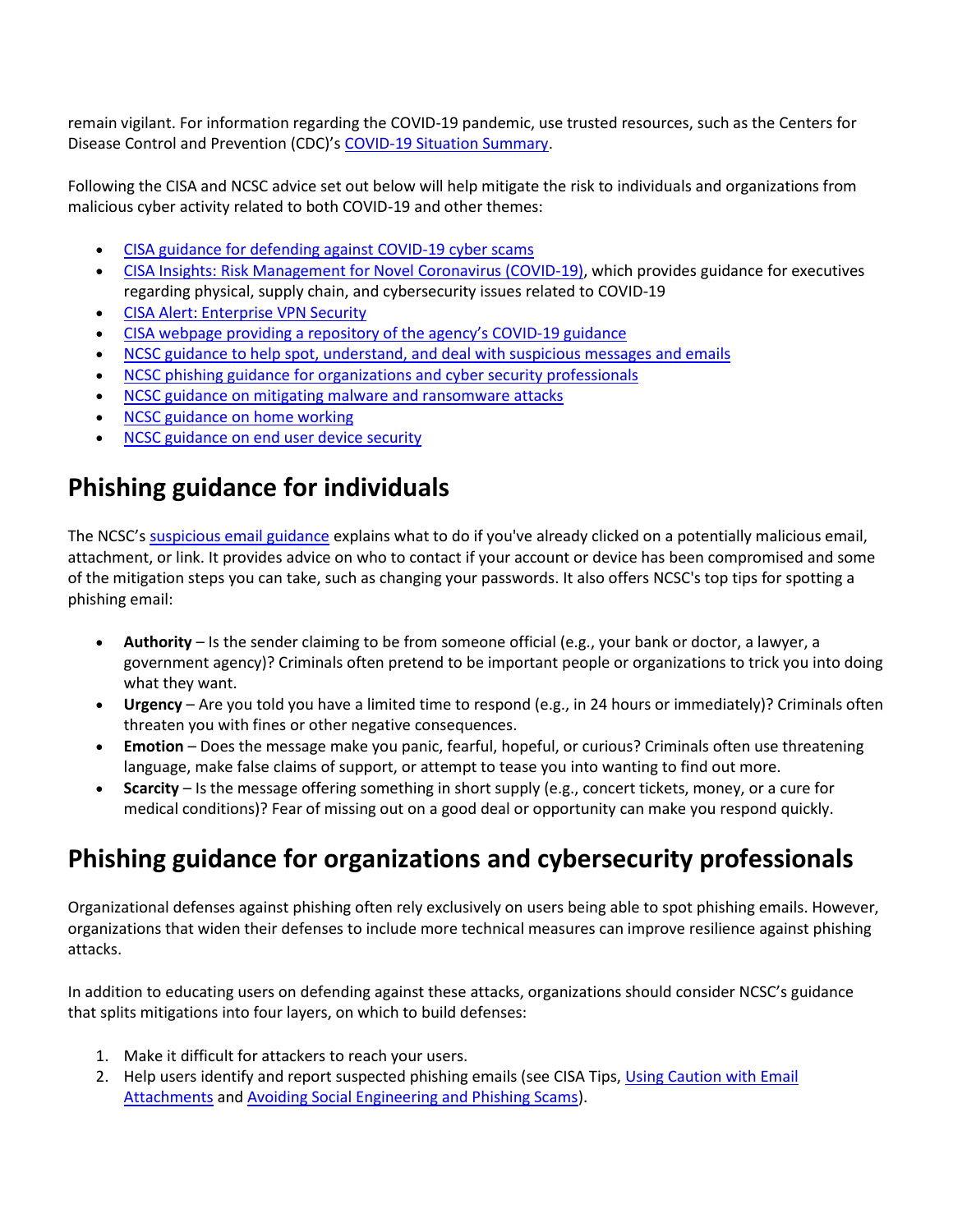- 3. Protect your organization from the effects of undetected phishing emails.
- 4. Respond quickly to incidents.

CISA and NCSC also recommend organizations plan for a percentage of phishing attacks to be successful. Planning for these incidents will help minimize the damage caused.

# **Communications platforms guidance for individuals and organizations**

Due to COVID-19, an increasing number of individuals and organizations are turning to communications platforms such as Zoom and Microsoft Teams— for online meetings. In turn, malicious cyber actors are hijacking online meetings that are not secured with passwords or that use unpatched software.

**Tips for defending against online meeting hijacking** (Source: [FBI Warns of Teleconferencing and Online Classroom](https://protect-eu.mimecast.com/s/WCKEC833ys6xxEQSlxu4i?domain=fbi.gov)  [Hijacking During COVID-19 Pandemic,](https://protect-eu.mimecast.com/s/WCKEC833ys6xxEQSlxu4i?domain=fbi.gov) FBI press release, March 30, 2020):

- Do not make meetings public. Instead, require a meeting password or use the waiting room feature and control the admittance of guests.
- Do not share a link to a meeting on an unrestricted publicly available social media post. Provide the link directly to specific people.
- Manage screensharing options. Change screensharing to "Host Only."
- Ensure users are using the updated version of remote access/meeting applications.
- Ensure telework policies address requirements for physical and information security.

## **Disclaimers**

*This report draws on information derived from CISA, NCSC, and industry sources. Any findings and recommendations made have not been provided with the intention of avoiding all risks and following the recommendations will not remove all such risk. Ownership of information risks remains with the relevant system owner at all times.*

*CISA does not endorse any commercial product or service, including any subjects of analysis. Any reference to specific commercial products, processes, or services by service mark, trademark, manufacturer, or otherwise, does not constitute or imply their endorsement, recommendation, or favoring by CISA.*

### **References**

- [1] CovidLock ransomware exploits coronavirus with malicious Android app. TechRepublic.com. March 17, [2020.](https://protect-eu.mimecast.com/s/aqSVCRllycv88xQfNipUH?domain=techrepublic.com/)
- [\[2\] TrickBot Malware Targets Italy in Fake WHO Coronavirus Emails. Bleeping Computer. March 6, 2020.](https://protect-eu.mimecast.com/s/tNyHCVvvDcx11YXHyW852?domain=bleepingcomputer.com/)
- [3] Maze Ransomware Continues to Hit Healthcare Units amid Coronavirus (COVID-19) Outbreak. Security [Boulevard. March 19, 2020.](https://protect-eu.mimecast.com/s/Xie1CWPPEu5vvVxtn5TwF?domain=securityboulevard.com/)
- [4] Spanish hospitals targeted with coronavirus-themed phishing lures in Netwalker ransomware attacks. [Computing.co.uk. March 24, 2020.](https://protect-eu.mimecast.com/s/c9W_CXQQGhX33WGhm4RTT?domain=computing.co.uk)
- [\[5\] COVID-19 Testing Center Hit By Cyberattack. Bleeping Computer. March 14, 2020.](https://protect-eu.mimecast.com/s/j_8KCY77JTLPPwgFZuTRR?domain=bleepingcomputer.com/)
- [\[6\] CISA Tip: Protecting Against Malicious Code](https://protect-eu.mimecast.com/s/ECkFCZ88Kc5yy0xtXw9If?domain=us-cert.gov)
- [\[7\] CISA Ransomware webpage](https://protect-eu.mimecast.com/s/GrqBC166ohMKKlOiO8cRc?domain=us-cert.gov)
- [\[8\] NCSC Guidance: Mitigating malware and ransomware attacks](https://protect-eu.mimecast.com/s/J3Z2C288pcpAAg6tLXdQ6?domain=ncsc.gov.uk)